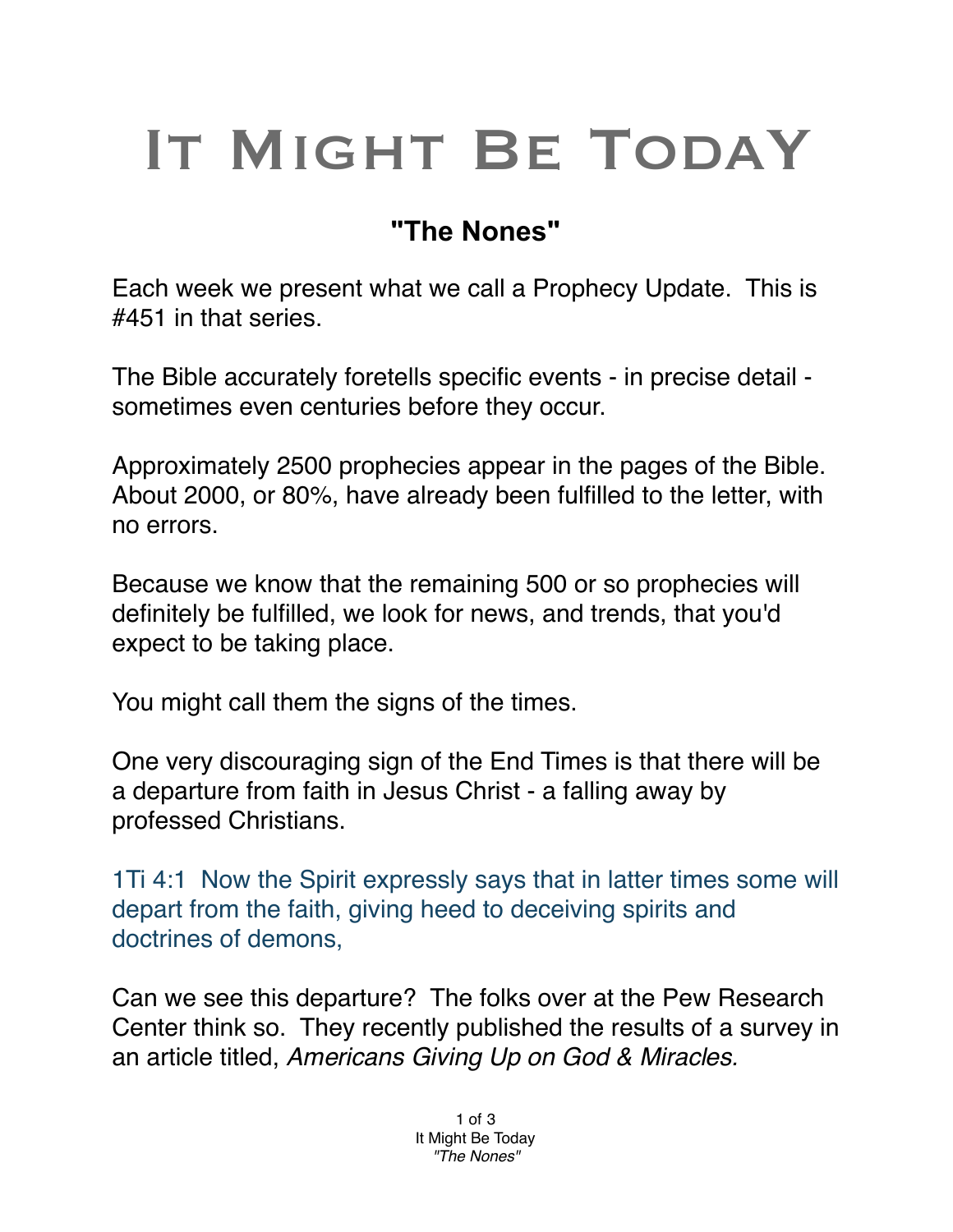## Excerpts:

Half of Americans who have left their church no longer believe in God, leading a surge of nearly one quarter of the nation who have no affiliation with any religion, according to a new survey.

Pew Research Center said Wednesday that 49% of what they term "nones" left their church and religion because they "don't believe." Another 20% said they don't like organized religion. Other reasons included "common sense" and a lack of belief in miracles.

The survey is the latest from Pew that demonstrates a growing trend in America: more and more people are junking religion and many are giving up on God.

About half of current religious 'nones' who were raised in a religion (49%) indicate that a lack of belief led them to move away from religion. This includes many respondents who mention 'science' as the reason they do not believe in religious teachings, including one who said 'I'm a scientist now, and I don't believe in miracles.'

Others reference 'common sense,' 'logic' or a 'lack of evidence' – or simply say they do not believe in God."

http://www.washingtonexaminer.com/pew-huge-surge-in-americans-who-no-longer-believe-in-godmiracles/article/2600066

## On the Pew Research website, they say,

Perhaps the most striking trend in American religion in recent years has been the growing percentage of adults who do not identify with a religious group.